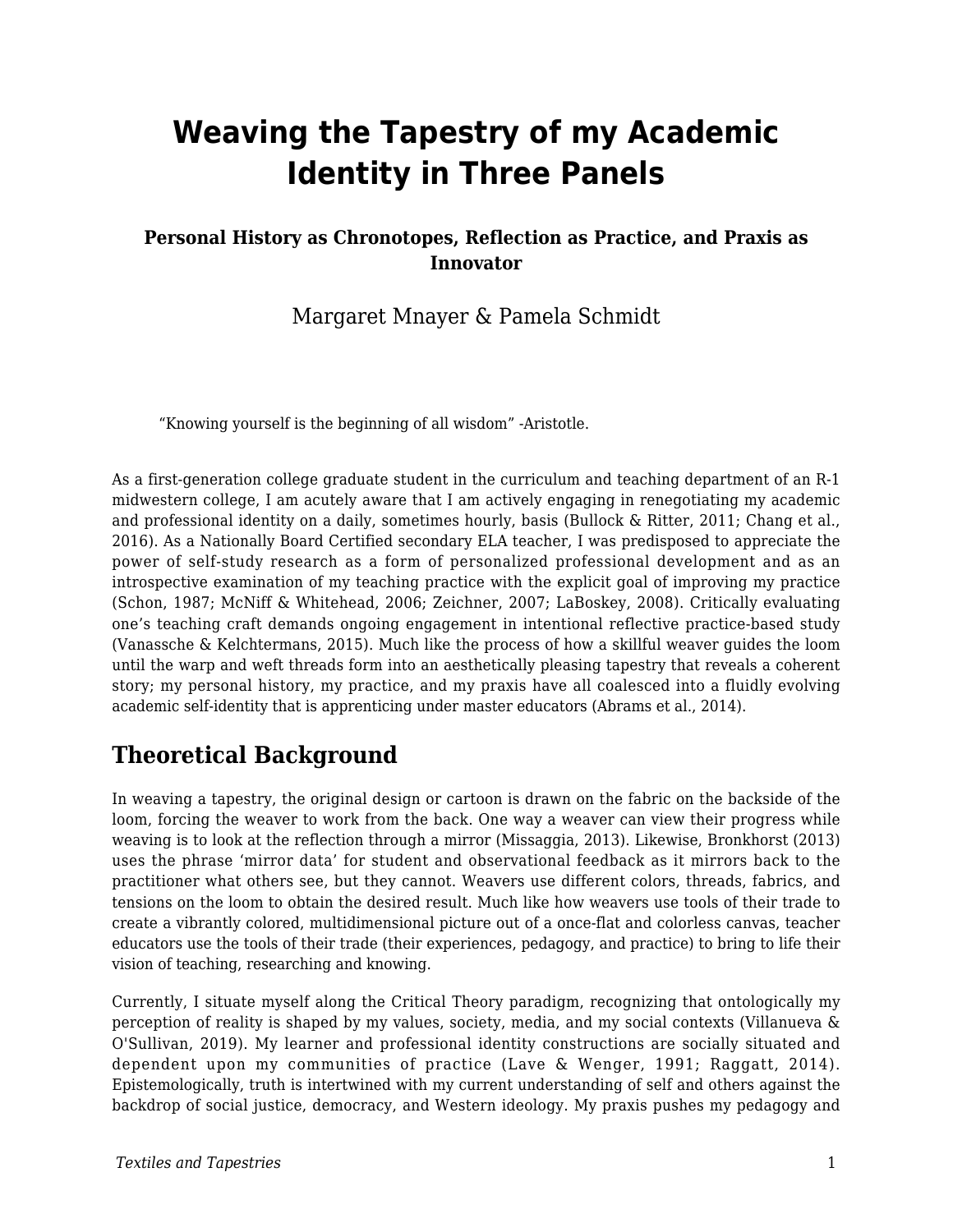curriculum beyond the classroom walls and into other contexts and; hopefully, motivates my students to view education as the means to a more socially just world (Giroux, 2016).

My teaching is informed by socio-cultural theory (Vygotsky, 1978), recognizing that we are all shaped, or colored, by our social interactions with others. Therefore, my self-study is grounded in socio-cultural theory, and as such, I believe all our interactions are socially constructed and capable of being shaped and reshaped by our perceptions and practices (Gergen, 2011; Scott & Palincsar, 2013). Samaras (2011), states self-study research is both personal and interpersonal, much like how the weft and warp threads are both present and necessary, but only one is visible from each side. Abrams et al., (2014), describe themselves as being "invited into apprentice as self-study practitioners and to move deeper into the center of practice by engaging in it". Literary theorist Bakhtin (1981) has shaped my understanding of dialogism; especially utterances and multivoicedness in both my internal and external dialogical relationships and how they interact with both centripetal and centrifugal forces to constitute my personal chronotopes and my academic identity formation (Bahktin, 1981;1984; Raggart, 2014).

As I ruminate over my transition from a first-generation high school graduate into a doctoral candidate, I recognize key critical incidents (Brandenburg & McDonough, 2017) and trajectory altering nodal moments (Tidwell et al., 2006) and explore how they have impacted my academic identity and practice (Henry, 2016; Beauchamp & Thomas, 2009). I find Bakhtin's (1981) concepts of chronotope and personal life history, and by extension, Hermans' (2001) dialogical self-theory, appropriate lenses to examine those decentralizing moments in my identity formation (Hermans & Hermans-Konopka, 2010), as I slowly transition from peripheral to full participation in this new community of practice (Lave &Wenger, 1991). The development of teacher identity is an ongoing process and problematic as teachers must often reassign meaning to different perspectives and constructs, particularly those defining what it means to be a teacher educator in different contexts (Williams, 2013).

Just as our teaching is constantly in a state of flux and we are continually adapting our approaches to meet the shifting demands of our students, the post-modern, non-linear, and often disruptive nature of self-study is simultaneously liberating and terrifying. The freedom that self-study research grants me to tailor my methods, my narratives, my data analysis, and my theoretical approaches to fully capture my story, in a manner that is meaningful to me and; therefore, able to be shared with others is empowering (Vanassche & Kelchtermans, 2015; Foot et al., 2014). However, the three cords of selfstudy, as identified by Samaras, Hicks, and Berger (2004) provide me with parameters to constructively focus my attention: self-knowing and the reforming of professional identity by looking back, modeling and testing effective reflection by looking at my present, and pushing the boundaries of my teaching by looking forward.

# **The First Cord: Self-Knowing and Reforming of Professional Identity by Looking Back**

Just as Catherine de' Medici's six-paneled *Valois Tapestries* (1576) was commissioned to capture her family at that moment in time, my self-study is also meant to capture my teaching practice and academic identity growth at this moment in time. This study sought to explore and elucidate how the three panels of my own tapestry have come together to create a new narrative; one that I hope will accurately represent the academic family trees of both my academic progenitors and my academic progeny (Liénard, 2018). My advisors have carefully interwoven their pedagogy into mine. They both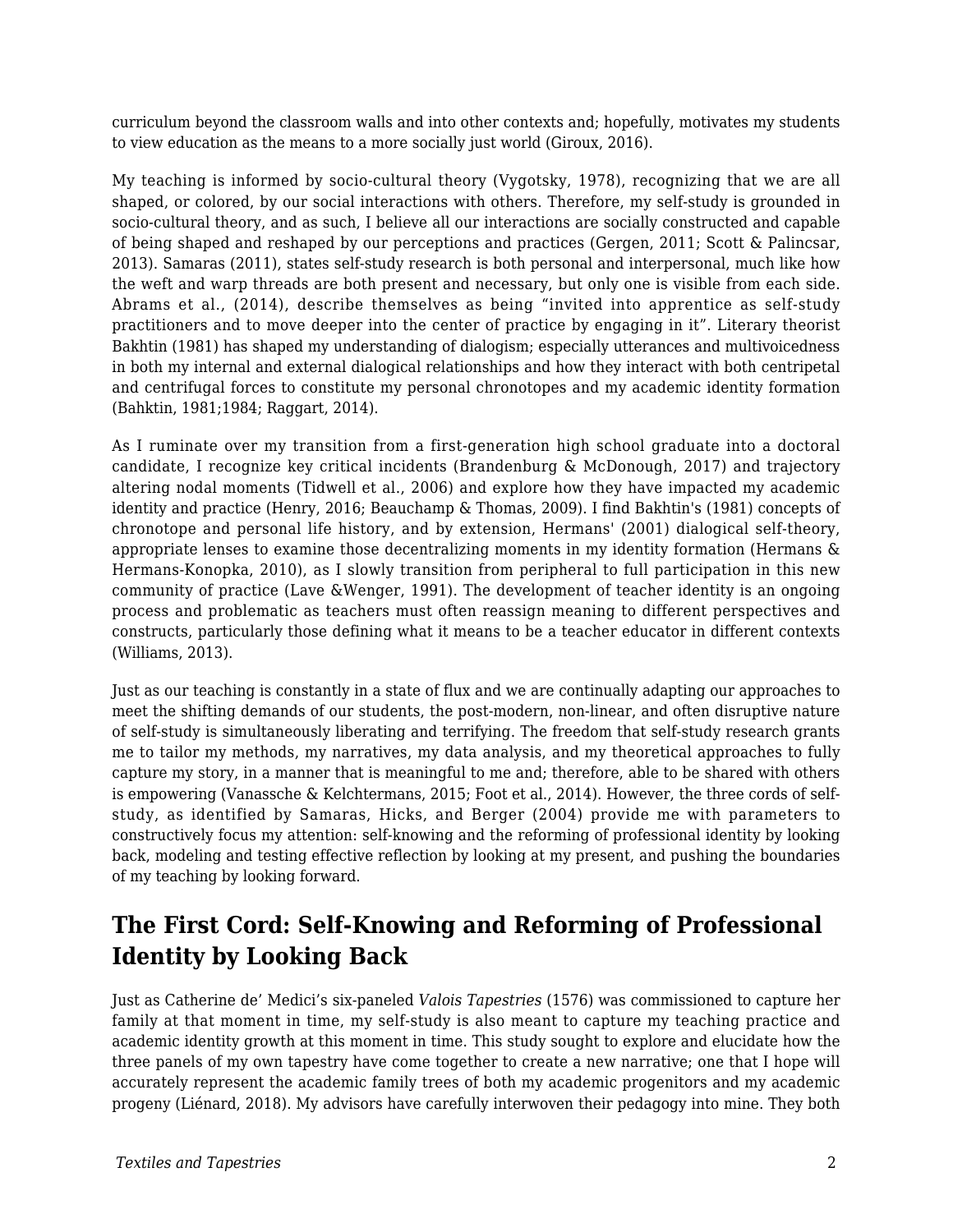drew the outline of my doctoral journey onto my blank canvas and then handed the threads, the loom, and shuttle over to me to weave my own panels.

In alignment with the first cord of this self-study, self-knowing and reforming of identity (Samaras, et al., 2004), the overarching goal of this self-study was to discern if I have integrated the same empowering language and pedagogy of care into my practice as my mentors did; thereby providing my students access to possibilities that I was granted. In looking back and revisiting my nodal moments and articulating how they defined my academic identity; I hope to capture how those interactions transformed my thinking and lead to my current state of knowing. As I become more aware of other ways of knowing and what that may look like in both my students' lives and mine, I may have to re-examine my theoretical positions and adjust my practice accordingly (Hamilton & Pinnegar, 2014).

#### *My History as Personal Chronotope*

Just as many other first-generation college students before me, I experienced imposter syndrome (Perlus, 2019) until the third year of my undergraduate degree. That was when I encountered my first critical incident or nodal moment (Samaras, 2014). I was in the student union and overheard the freshmen sitting behind me discussing their first day of classes and feeling disoriented. Suddenly, I realized that as an upper-classman, I had mastered the social discourse of post-secondary education; I was not an outsider (internal I-Position as capable). I sensed I belonged in academia.

As a non-traditional student returning to college to earn a reading endorsement, I experienced my second critical incident and encountered the decentralizing conception of self and dialogical activity (Hermans & Hermans-Konopka, 2010). My advisor suggested that I switch paths and earn a master's degree in literacy education instead of an endorsement. I explained it was intimidating enough just being a graduate student (external I-position as possible). Neither parent graduated high school, so it was inconceivable to me that I could get a graduate degree (internal I-position as unqualified). She persisted, and eventually, trusting in her words more than my own self-beliefs, I did. Her words, her utterances, enacted

Bakhtin's (1984) notion of "the living utterance, having taken meaning and shape at a particular historical moment in a socially specific environment, cannot fail to brush up against thousands of living dialogic threads" (p. 276). In insisting I earn a graduate degree (external I-position as intelligent), she was making those words, her vision of me, come alive and bringing me along with them (internal I-position as possibility). In this way, both my internal and external dialogues converged centripetally, and I was able to adjust my identity and accept her words (Hermans, 2013).

Towards the end of my program, I encountered my third, centrifugally disorienting, critical incident. My advisor and a colleague greeted me in her doorway and began to discuss how I was destined to get a PhD because I was an academic; I just did not know it yet (external I-Position as scholarly). I distinctly remember being unable to shift my eyes from the ethnography cartoon thumb-tacked to her doorway (Internal I-Position as fraud). The idea that I could earn a Ph.D. was unfathomable. I shared how my family was embarrassed that I was a college graduate as it was (internal I-Position as working class). At that point, she gave me the vision that I needed to embrace it for myself (External I-Position as scholar/researcher). She explained that once I was in a doctoral program, I would be surrounded by like-minded peers. My internal I-position allowed for the innovative and synthesizing work of the Promoter-Position to unify the discordant I-Positions and multiplicity of voices (Bahktin, 1984: Hermans, 2013). I would find my tribe; I would not always feel this isolated and misunderstood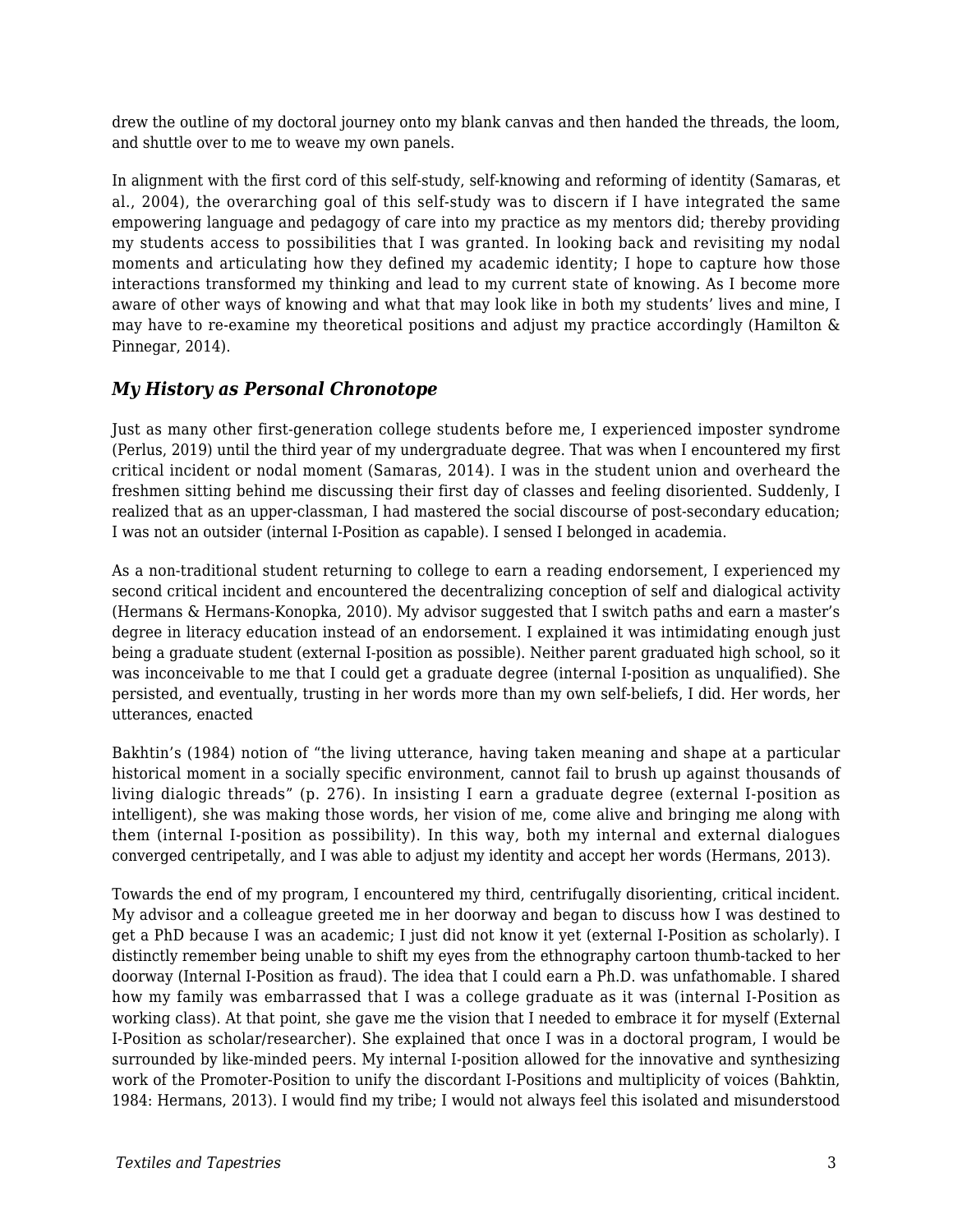(Internal I-Position as belonging).

As I continued to adjunct, she insisted I apply to graduate schools. It was then that I experienced my fourth critical incident. I had contacted several schools requesting information about their programs and usually a secretary responded. However, the professor from my current school (my future advisor) called to talk to me personally. She was warm, encouraging, and patient. She answered all my questions and offered her guidance. She said I was wise to begin my search early, I should ask as many questions as I needed, and I should apply wherever my strengths would be honored. I confessed that I had no idea what I was doing but felt compelled to at least start the process (Internal I-Position as outsider). She graciously reviewed most general application procedures and offered to answer any other questions I might have, even if they were not about her school or her program. Sometime during that phone call, I stopped being intimidated (internal I-position as hopeful). I knew, at some visceral level, that if there were kind and supportive advisors like her in other colleges, my first advisor was correct: I would find my tribe (External I-Position as confident academic).

Research consistently reports that a strong graduate student and faculty advisor relationship increases student retention and boosts the likelihood of graduating. Curtin, Malley and Stewart (2016) add "Doctoral training is characterized by a strong emphasis on the apprentice relationship of the emerging scholar with her or his more senior faculty advisor" (p.716). My current advisor reminds me of the weaver's loom comb. The loom comb presses the threads firmly down into the previous row of thread so that the tapestry weave is tight and the panel is strong.

She shares her insights and experiences freely, she checks in on my health and well-being, and she keeps me focused on my program and goals (I-Position as a valued/supported). Similar to my first advisor, she speaks words of hope and potential. She frequently states that she knows, without a doubt, that I am going to write books, publish articles, and change lives (External I-Position as agent of change). She does not say if; she says when (Internal I-Position as participant in community of practice).

In every exchange I have with her; I leave feeling cared for, respected, and strengthened. My internal and external I-Positions move closer to agreement with each interaction and my identity as a teacher educator becomes more defined (Williams, 2013). I am reminded, once again, of Bakhtin and his concept of how "the fabric of language supports efforts to understand the ways in which utterances—even those that support conflicting beliefs—are crucial elements in meaning making. An utterance "cannot fail to become an active participant in social dialogue" (p. 276). Again, her words, her utterances, and our ongoing dialogue about my possibilities continue to more clearly craft my identity and potential self.

# **The Second Cord: Modeling and Testing Effective Reflection by Looking at my Present**

As I make my teaching transparent in the hope that my pedagogy, practice and praxis are aligned, I question my assumptions. Are my students seeing congruity between my theory and practice? Am I meeting the expectation of the second cord of this self-study and modeling effective practices and self-reflection? Am I taking any risks and testing any new approaches? How can I truly know myself as a practitioner unless I allow those I teach a voice (LaBoskey, 2008)? As a novice teacher educator at a flagship university, I am expected to mentor and to model effective teaching practices and pedagogy for my students. This self- study provides me with evidence to corroborate or refute my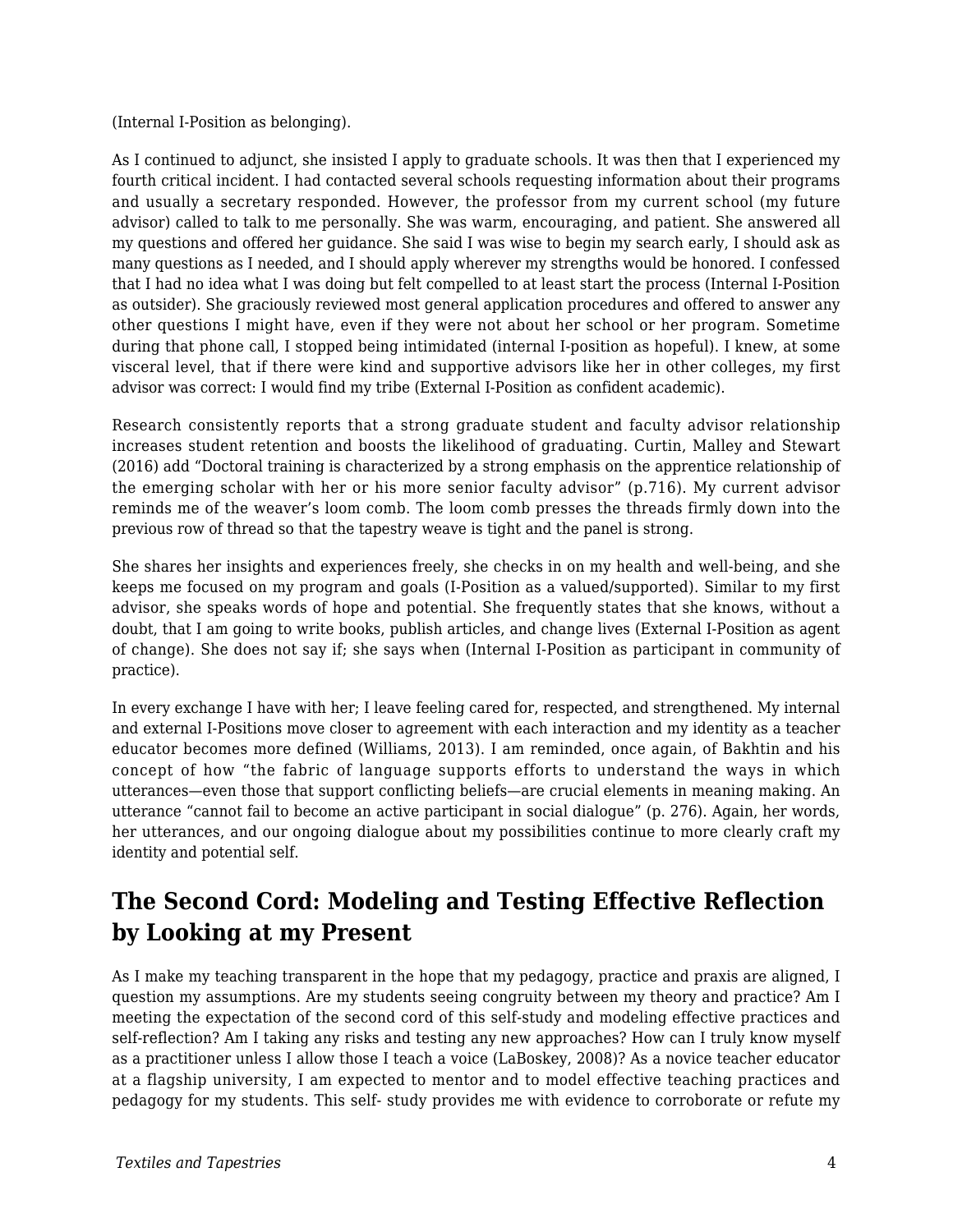perception of my practice (Loughran & Berry, 2004). Equally important is the belief that I am speaking the same words of hope and empowerment into the lives of my students as was spoken into mine. As weavers share their craftsmanship by publicly displaying their tapestries for others to view and critique, I can share my craft by displaying my practice to others for viewing and critiquing, (Elliot-Johns & Tidwell, 2013; Mena & Russell, 2017).

# **Methods**

My study is a combination of personal history self-study (Samaras, Hicks, and Berger, 2004) and a self-study of practice. I am exploring the key moments throughout my academic journey that informed my professional identity and influenced my pedagogy development (Hamilton & Pinnegar, 2009; Mena & Russell, 2017). Pitthouse et al. (2009) state "the self-reflexive process of writing these [stories] can serve as a catalyst for action." (p. 51). Delong (2019) addressed the vulnerability of selfstudy when she created a culture of inquiry; "a safe, supportive space wherein practitionerresearchers are enabled to share their vulnerabilities, to make explicit their values, and to hold themselves accountable for those values" (p. 65). My critical friend is sensitive to the vulnerability inherent in accessing another practitioner's intimate thoughts and narratives; therefore, we too have established our own culture of inquiry. Her insights and expertise as a former teacher, life-long mentor, and teacher educator allow her to evaluate my teaching practice and data set as an expert and grants her license to challenge my interpretation of the data without creating tension (Schuck & Russel, 2005). I trust her judgment completely.

LaBoskey's (2004) five elements of conducting self-study guided my decisions for this section: initiating the study, identifying my practice in order to improve my pedagogy, examining my conceptions about my teaching, using multiple qualitative methods, and making my findings available to other educators and researchers. My critical friend functioned as an external examiner and was integral to the study by assuring the findings were accurate and trustworthy (Mishler, 1990; Mena & Russell, 2014). She was a National Board Certified Teacher, a curriculum developer and supervised student teachers at a teaching college. She reviewed the data gathered objectively and was able to identify different themes and patterns as they emerged, which ensured our findings were authentic and valid.

# **Data Collection and Analysis**

The data set analyzed included: qualitative and quantitative student course evaluations, advisor's written classroom observations and evaluations, emails, texts, informal student feedback, notes, cards, letters, instant messages, and personal reflections collected from January of 2014 (my decision to pursue a Ph.D.) until December of 2019. The print artifacts had been collected and stored in a file cabinet for personal reflection and as evidence, I honored student feedback and suggestions for course improvements. The digital artifacts were collected retrospectively via email searches and printed. There were almost 300 hundred artifacts gathered. The qualitative analysis procedures iteratively applied were thematic content analysis, grounded theory, and constant comparison method (Boeije, 2002; Kolb, 2012; Charmaz & Belgrave, 2012; Vaismoradi, 2016). We decided the data should be separated into two sets: those relating to my advisors and me and those relating to my students and me. I completed my initial open coding, concept clustering, and identification of themes first, then gave the artifacts to my critical friend to analyze. To me, allowing the patterns to emerge and letting the data do the communicating is what makes self-study revelatory. I did not know what the data would expose, but I trusted that it would benefit my practice and improve student learning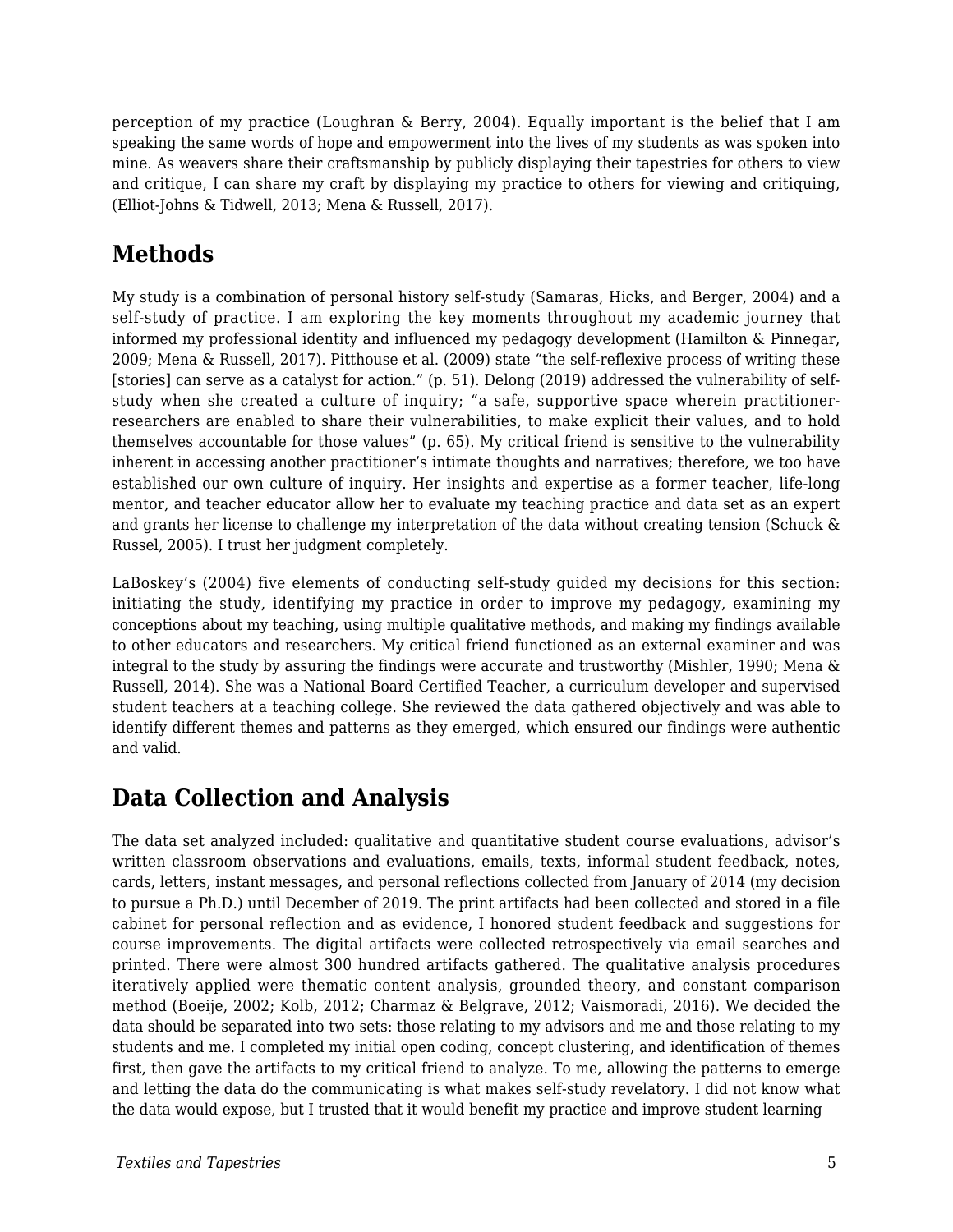My critical friend and I had similar techniques during open coding but had vastly different approaches to concepts clustering and labeling final themes. Originally, I identified twelve concepts for how I was mentored and eleven for how I mentor students, eventually narrowing them down to five themes each. She identified twenty-eight concepts for how I was mentored and thirty-one concepts for how I mentor students and she narrowed hers down to four themes each. We both began by reading communications and using stickie notes to list words or ideas as they became obvious. After I analyzed my data and determined concept clusters, I put it away for a week, and then revisited it to assure myself my interpretations were as accurate as possible. Next, I looked at what the concepts indicated and determined my final ten themes. She, on the other hand, put all her word lists and concepts into a spreadsheet, tallied them, and added clarifying notes. She eliminated redundancies and sought more vivid, inclusive vocabulary that better captured the essence of what she saw in the data. Finally, she collapsed her concepts into eight themes.

We met in person to discuss our approaches, held phone conferences to share our individual conclusions, defined our themes, emailed our findings, and then mutually agreed on the final list. The themes for my mentors were: cultivating relationships, possessing and acting on perceptions/insights, empowering, and knowledgeable/competent. The themes for how I mentored were: authentic/transparent. clarity of instruction, empowering, and supportive. Both of our findings were consistent except for enculturation. I had it as a final theme, but she had it nested under cultivating relationships. After reflecting on it and understanding her thinking, I agreed that it was appropriate.

# **Giving My Students a Voice**

When Berry (2007) discusses the tensions that are inherent in being a reflective teacher educator, she was more accurate than I wanted to admit. However, the findings indicate that my current teaching practice and praxis are consistent with how I was taught and mentored. Our student course evaluations are anonymous, allowing for honest feedback.

Surprisingly, the only negative comments or suggestions for change have been that I provide excessive resources and strategies, making it difficult to locate the essential content, that my speaking pace is too fast and I should slow it down, and that there are too many assigned readings. As a result, I have created separate folders for class materials and extra resources, I have asked one student each semester to prompt me to slow down if I get too animated, and I explained that scholarly reading is expected of pre-service teaching majors. Positive feedback has included comments about my passion for teaching, my transparency and vulnerability, how supportive I am, how confident they feel in their understanding of literacy strategies, and how safe they felt in my classroom. My students are not indicating that I am a perfect teacher educator or that there is no room for growth. However, they do affirm my hope that the study would reveal that my praxis and my pedagogy of care and concern are evident to them.

# **The Third Cord: Pushing the Boundaries of My Teaching by Looking Forward.**

Now, I turn to the third cord of the model—pushing the boundaries of my teaching in innovative ways. This self-study has reassured me that my praxis and growth as a teacher educator are maturing; therefore, I am feeling empowered to experiment with more innovative teaching approaches. I am a third-year doctoral student teaching two sections of content and disciplinary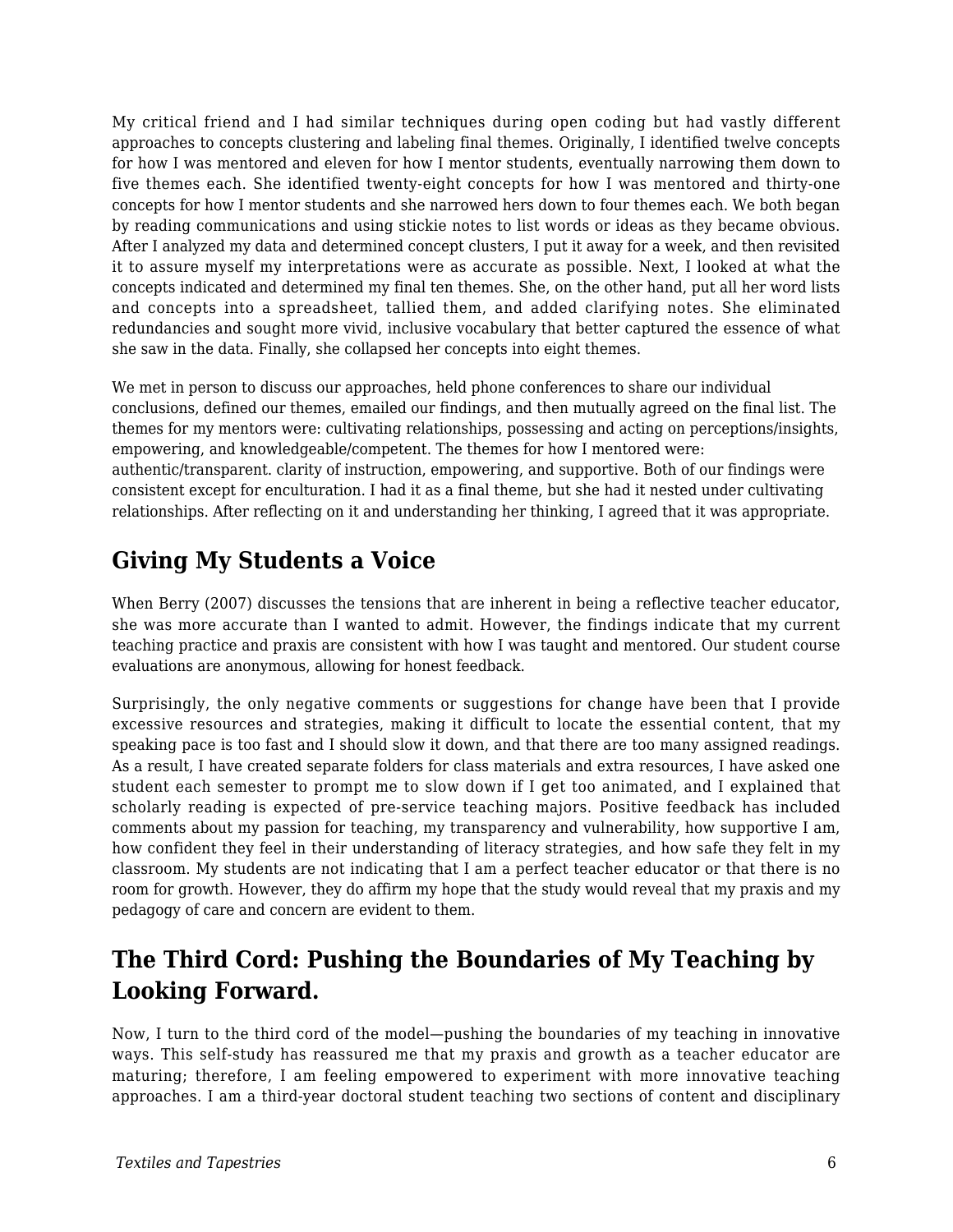literacy. When it was originally assigned to me, my advisor provided me with her syllabus and materials to use an outline. Although I was given permission to design the course however I chose; I was not yet ready for that level of autonomy. I opted to follow her syllabus outline with minor preferential changes. Now. I am redesigning my course using the practice-based teaching model as my framework; I am intrigued by possibilities for students as they enact their teaching practice as coursework (Forzani, 2014).

As a disciplinary literacy instructor, I have been frustrated that teachers are expected to use disciplinary literacy in their practice but there are no resources available for them to implement it without a significant time investment. Therefore, I am creating handbooks for each content area with mentor texts and exemplars of disciplinary literacy genres along with materials to guide students as they conduct genre studies and identify key elements. I have contacted the authors of three disciplinary literacy texts I find useful and they have given me permission to use their content in my handbooks. My students have been honest and shared that although they appreciate the value and potential of disciplinary literacy to deepen student learning, they lack the background knowledge and confidence to create their own lessons.

However, if I provide them with the resources to seamlessly implement disciplinary literacy in the appropriate units, they have assured me they will use them. I am pushing the boundaries of my teaching in ways that leave me concurrently excited and inert. I am leaving what is familiar and proven, to step out into the unfamiliar and untested. I am optimistic but cautious.

# **Final Thoughts**

As I survey my academic journey, I find I am still holding strands of thread from many of my former teachers as they, too, have left their imprint on my practice. Each one of them, in their own way, has woven their threads of knowledge and pedagogy through the tapestry of my teaching. Now, as I look forward to my students, I am anticipating that I will positively influence their development and evolution as teachers. At this point, the data affirm that I am evidence of my praxis and pedagogy are clear in their correspondences. Their statements mirror mine when I leave my advisors: they feel validated, supported, and prepared to enter the field of teaching. Again, I return to Bakhtin. To him, "all language— indeed, all thought—appears as dialogical. This means that everything anybody ever says always exists in response to things that have been said before and in anticipation of things that will be said in response. In other words, we do not speak in a vacuum. All language— and the ideas which language contains and communicates—is dynamic, relational, and engaged in a process of endless redescriptions of the world." (Farmer,1995).

May the words I speak to my students and knowledge I share with them enables them to create their own tapestry of knowledge, and may they, in turn, freely share their knowledge with their students. According to G, a student from last semester, I am.

G., writes, "I love how accommodating you are for your students and you fill me with joy when I think about being the same way for my *own* hard-working students. Thank you, thank you, thank you... for all you do." (email-G. 12/16/2019)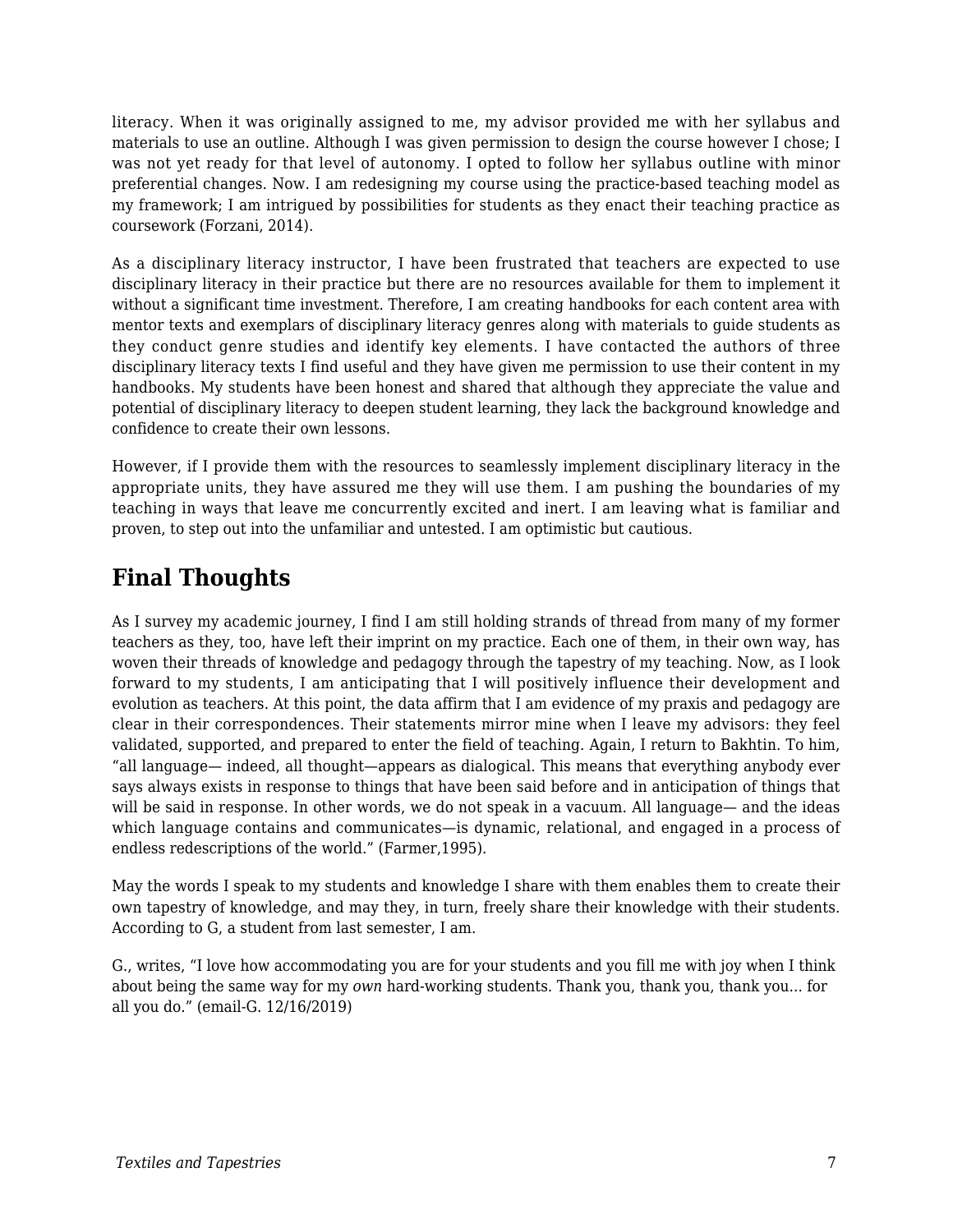#### **References**

Abrams, L. W., Strom, K., Dacey, C., Abi-Hanna, R., & Dauplaise, J. M. (2014). Engaging with theory through self-study. *Changing practices for changing times: Past, present and future possibilities for self-study research*, *20*, 20-22.

Badia, A., & Iglesias, S. (2019). The science teacher identity and the use of technology in the classroom. *Journal of Science Education and Technology*, *28*(5), 532-541.

Bakhtin, M. (1981). The Dialogic Imagination: Four Essays by MM Bakhtin. 1981. Speech Genre and other late essays. Bakhtin, M. (1984). Problems of Dostojevskij's poetics: Theory and history of literature (Vol. 8). Manchester, England.

Beauchamp, C., & Thomas, L. (2009). Understanding teacher identity: An overview of issues in the literature and implications for teacher education. *Cambridge Journal of Education*, 39(2), 175-189.

Berry, A. 2007. *Tensions in teaching about teaching: Understanding practice as a teacher educator.* Springer.

Brandenburg, R., & Gervasoni, A. (2012). Rattling the Cage: Moving beyond ethical standards to ethical praxis in self-study research. Studying Teacher Education, 8(2), 183-191.

Brandenburg, R., & McDonough, S. (2017). Using critical incidents to reflect on teacher educator practice. In *Reflective theory and practice in teacher education* (pp. 223- 236). Springer.

Bronkhorst, L. (2013). Intended unexpected findings: Insights developed in formative intervention research. In L. Bronkhorst (Ed.), *Research-based teacher education*. Interactions between research and teaching (pp. 55–75).

Bronkhorst, L. H., Meijer, P. C., Koster, B., Akkerman, S. F., & Vermunt, J. D. (2013). Consequential research designs in research on teacher education. *Teaching and Teacher Education*, *33*, 90-99.

Bullock, S. M., & Ritter, J. K. (2011). Exploring the transition into academia through collaborative self-study. *Studying Teacher Education*, *7*(2), 171-181.

Chang, A., Rak Neugebauer, S., Ellis, A., Ensminger, D., Marie Ryan, A., & Kennedy, A. (2016). Teacher educator identity in a culture of iterative teacher education program design: A collaborative self-study. *Studying Teacher Education*, *12*(2), 152-169.

Charmaz, K., & Belgrave, L. (2012). Qualitative interviewing and grounded theory analysis. *The SAGE Handbook of interview research: The complexity of the craft, 2, 347-365.* 

Cox, A. (2005). What are communities of practice? A comparative review of four seminal works. *Journal of Information Science*, *31*(6), 527-540.

Cresswell, J., & Baerveldt, C. (2011). Bakhtin's realism and embodiment: Towards a revision of the dialogical self. *Culture & Psychology*, 17(2), 263-277.

Curtin, N., Malley, J., & Stewart, A. J. (2016). Mentoring the next generation of faculty: Supporting academic career aspirations among doctoral students. *Research in Higher Education*, *57*(6), 714-738.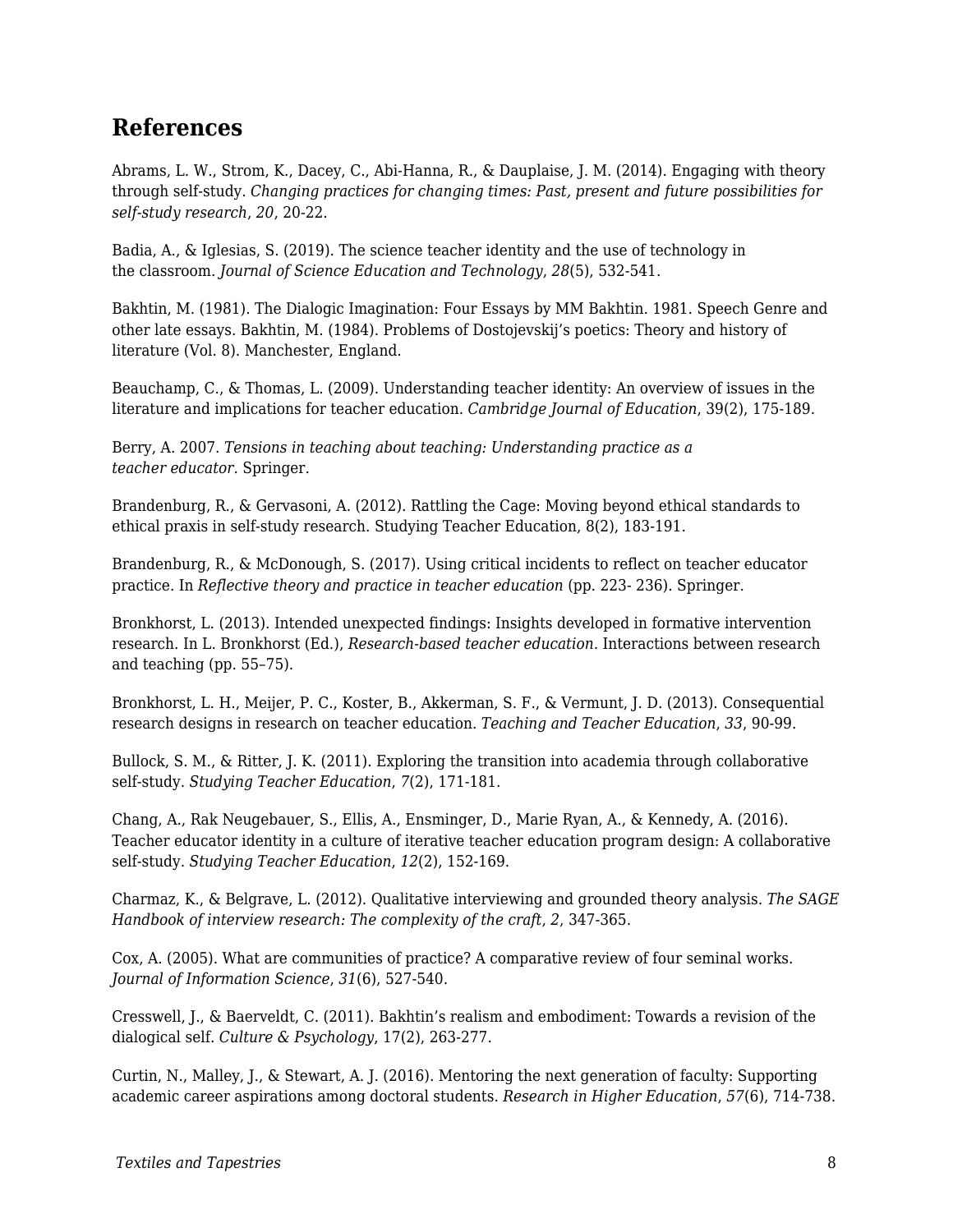Delong, J. (2019). Ontological and epistemological ways of creating living-theories for social transformation: A form of educational activism. Action Research Network of the Americas Conference.

Elliott-Johns, S. E., & Tidwell, D. L. (2013). Different voices, many journeys: Explorations of the transformative nature of the self-study of teacher education practices. *Studying Teacher Education*, *9*(2), 91-95.

Farmer, F. (1995). Voice reprised: Three etudes for a dialogic understanding. *Rhetoric Review*, *13*(2), 304-320.

Forzani, F. M. (2014). Understanding "core practices" and "practice-based" teacher education: Learning from the past. *Journal of Teacher Education*, *65*(4), 357-368.

Gergen, K. J. (2011). The self as a social construction. *Psychological Studies*, *56*(1), 108-116.

Giroux, H. A. (2016). Pedagogy against the Dead Zones of the Imagination. *Transformations: The Journal of Inclusive Scholarship and Pedagogy*, *26*(1), 26-30.

Hamilton, M. L., & Pinnegar, S. (2014). Intimate scholarship in research: An example from self-study of teaching and teacher education practices methodology. LEARNing Landscapes, 8(1), 153-171.

Henry, A. (2016). Conceptualizing teacher identity as a complex dynamic system: The inner dynamics of transformations during a practicum. Journal of Teacher Education, 67(4), 291-305.

Hermans, H. J. (2001). The dialogical self: Toward a theory of personal and cultural positioning. *Culture & Psychology*, *7*(3), 243-281.

Hermans, H. J. (2008). How to perform research on the basis of dialogical self theory? Introduction to the special issue. *Journal of Constructivist Psychology*, *21*(3), 185-199.

Hermans, H., & Hermans-Konopka, A. (2010). *Dialogical self theory: Positioning and counterpositioning in a globalizing society*. Cambridge University Press.

Hermans, H. J. (2013). The dialogical self in education: Introduction. *Journal of Constructivist Psychology*, *26*(2), 81-89.

Hoadley, C. (2012). What is a Community of Practice and How Can We Support It?. *Theoretical foundations of learning environments*, 286.

Kolb, S. M. (2012). Grounded theory and the constant comparative method: Valid research strategies for educators. *Journal of Emerging Trends in Educational Research and Policy Studies*, *3*(1), 83-86.

LaBoskey, V. K. (2004). Afterword moving the methodology of self-study research and practice forward: Challenges and opportunities. In Loughran, J. J., Hamilton, M. L., La Boskey, V., & Russell, T. (Eds.). *International handbook of self-study of teaching and teacher education practices* (pp. 1169-1184). Springer.

LaBoskey, V. K. (2008). The fragile strengths of self-study: Making bold claims and clear connections. In Teacher Learning and Development (pp. 251-262). Springer.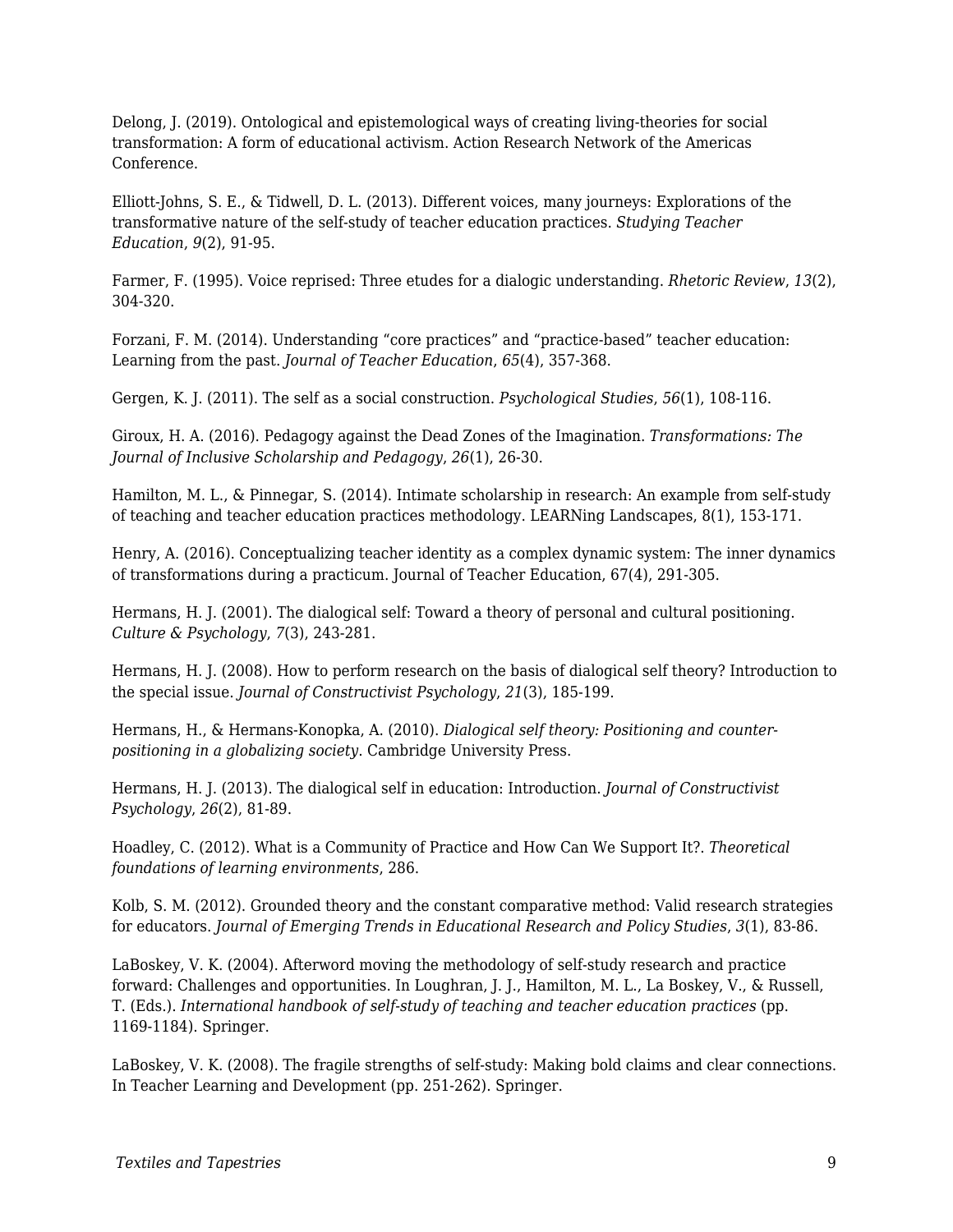Lave, J., & Wenger, E. (1991). *Situated learning: Legitimate peripheral participation*. Cambridge University Press.

Liénard, J. F., Achakulvisut, T., Acuna, D. E., & David, S. V. (2018). Intellectual synthesis in mentorship determines success in academic careers. *Nature Communications*, *9*(1), 1-13.

Loughran, J. J. (2004). Learning through self-study: The influence of purpose, participants and context. In Loughran, J. J., Hamilton, M. L., La Boskey, V., & Russell, T. (Eds.). *International handbook of self-study of teaching and teacher education practices (pp. 151-192). Springer,* Dordrecht.

Mena, J., & Russell, T. (2017). Collaboration, multiple methods, trustworthiness: Issues arising from the 2014 international conference on self-study of teacher education practices. *Studying Teacher Education*, *13*(1), 105-122.

McNiff, J., & Whitehead, A. J. (2006). *All you need to know about action research*. Sage.

Missaggia, C. (2013). European Tapestries: History, Conservation, and Creation. Senior Honors Projects. Paper 313.

http://digitalcommons.uri.edu/srhonorsprog/313http://digitalcommons.uri.edu/srhonorsprog/313

Perlus, J. G. (2019). *On very thin ice: impostor phenomenon and careers of women graduate students* (Doctoral dissertation, University of Illinois at Urbana-Champaign).

Pinnegar, S., & Hamilton, M. L. (2009). *Self-study of practice as a genre of qualitative research: Theory, methodology, and practice* (Vol. 8). Springer Science & Business Media.

Raggatt, P. T. (2014). The dialogical self as a time–space matrix: Personal chronotopes and ambiguous signifiers. *New Ideas in Psychology*, *32*, 107-114.

Samaras, A. P., Hicks, M. A., & Berger, J. G. (2004). Self-study through personal history. In Loughran, J. J., Hamilton, M. L., La Boskey, V., & Russell, T. (Eds.). *International handbook of self-study of teaching and teacher education practices* (pp. 905-942). Springer.

Samaras, A., & Roberts, L. (2011). Flying solo: Teachers take charge of their learning through selfstudy research. *The Learning Professional*, *32*(5), 42.

Samaras, A. P. (2014). A pedagogy changer: Transdisciplinary faculty self-study. *Perspectives in education*, *32*(2), 117-135.

Schön, D. A. (1987). *Educating the reflective practitioner*. Jossey-Bass.

Schuck, S., & Russell, T. (2005). Self-study, critical friendship, and the complexities of teacher education. *Studying Teacher Education*, *1*(2), 107-121.

Scott, S., & Palincsar, A. (2013). Sociocultural theory. *Education. Com*.

Springer. Boeije, H. (2002). A purposeful approach to the constant comparative method in the analysis of qualitative interviews. *Quality and Quantity*, *36*(4), 391-409.

Taylor, L. A. (2017). How teachers become teacher researchers: Narrative as a tool for teacher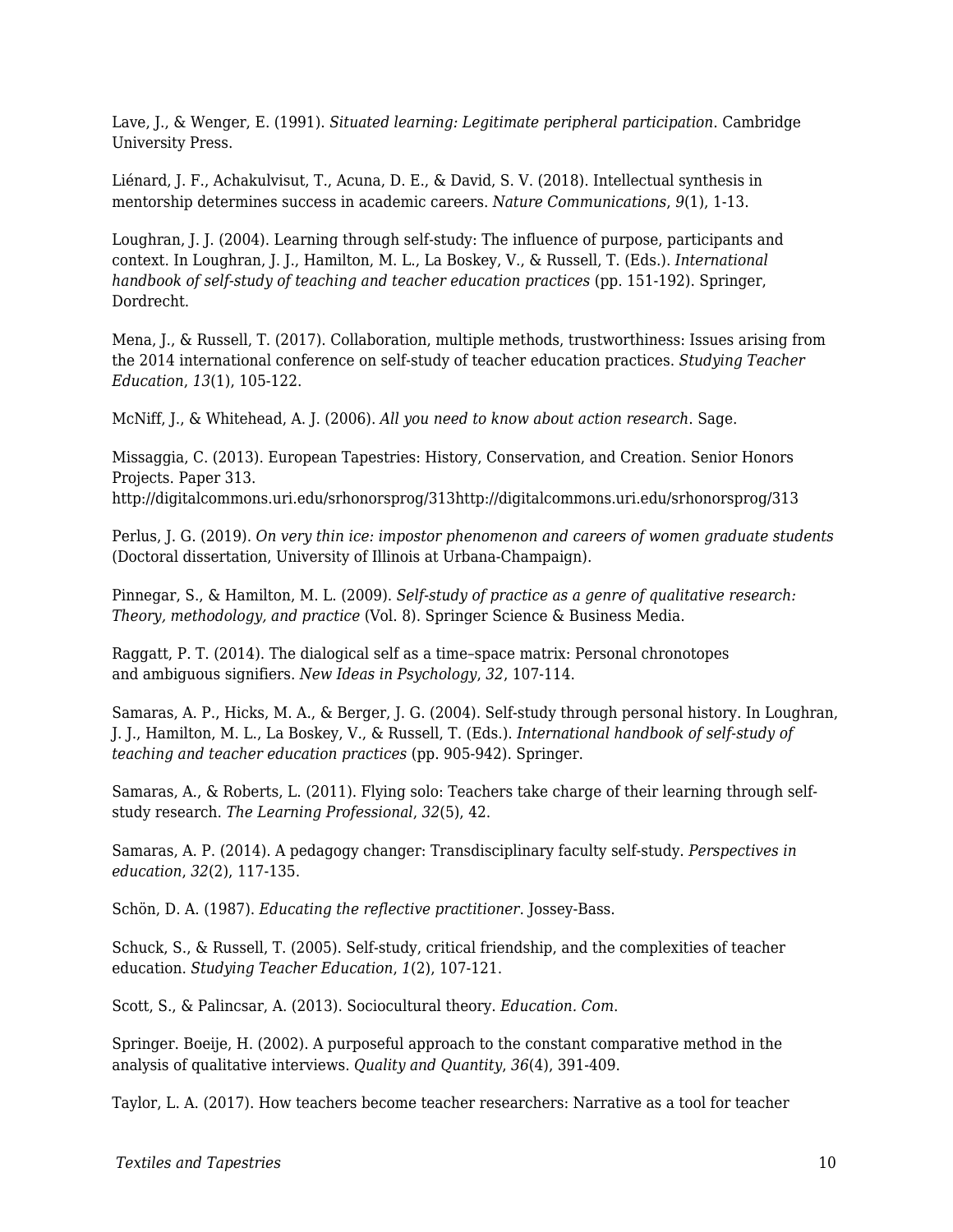identity construction. *Teaching and Teacher Education*, *61*, 16-25.

Tidwell, D. (2006). Nodal moments as a context for meaning. In D. Tidwell & L. Fitzgerald (Eds.) *Selfstudy and Diversity* (pp. 267-285). Brill Sense.

Vaismoradi, M., Jones, J., Turunen, H., & Snelgrove, S. (2016). Theme development in qualitative content analysis and thematic analysis. *Journal of Nursing Education and Practice, 6*(5), 100-110. DOI [10.5430/jnep.v6n5p100](https://www.researchgate.net/deref/http%3A%2F%2Fdx.doi.org%2F10.5430%2Fjnep.v6n5p100?_sg%5B0%5D=uaAA7G4oHcNIrvjw9lCY53DtRjDWIruJRMlP8mjuuPhu5M1bm-37vG-D7DIYCL1LJxmOcelcDofXlKHwMSaVnrFv8A.m7EbA48_D8ID3wYAANYA9akiJj848qGHXlIv3HGAHSegSHCHchcgpRwL3_HxoFpESrFBBFpzcaHh8xWVFUSKgw)

Villanueva, C., & O'Sullivan, C. (2019). Analyzing the degree of consensus in current academic literature on critical pedagogy. *Scenario: A Journal for Performative Teaching, Learning, Research*, (2), 71-93.

Van Lankveld, T., Schoonenboom, J., Volman, M., Croiset, G., & Beishuizen, J. (2017). Developing a teacher identity in the university context: A systematic review of the literature. *Higher Education Research & Development*, *36*(2), 325-342.

Vanassche, E., & Kelchtermans, G. (2015). The state of the art in self-study of teacher education practices: A systematic literature review. *Journal of curriculum studies*, *47*(4), 508-528.

Vygotsky, L. S. (1978). *Socio-cultural theory. Mind in society*. Harvard University Press.

Whitehead, J. (2014). A self-study contribution to a history of the self-study of teacher education practices. In D. Garbett & A. Ovens (Eds.), *Changing practices for changing times: Past, present and future possibilities for self-study research.* (pp. 204-208). S-STEP.

Whitehead, J. (2019). Creating a living-educational-theory from questions of the kind, how do I improve my practice? '30 years on with Living Theory research. *Educational Journal of Living Theories*, *12*(2).

Williams, J. (2013). Boundary Crossing and Working in the Third Space: Implications for a teacher educator's identity and practice. *Studying Teacher Education*, *9*(2), 118-129.

Zeichner, K. (2007). Accumulating knowledge across self-studies in teacher education. *Journal of Teacher Education*, *58*(1), 36–46. DOI: 10.1177/0022487106296219